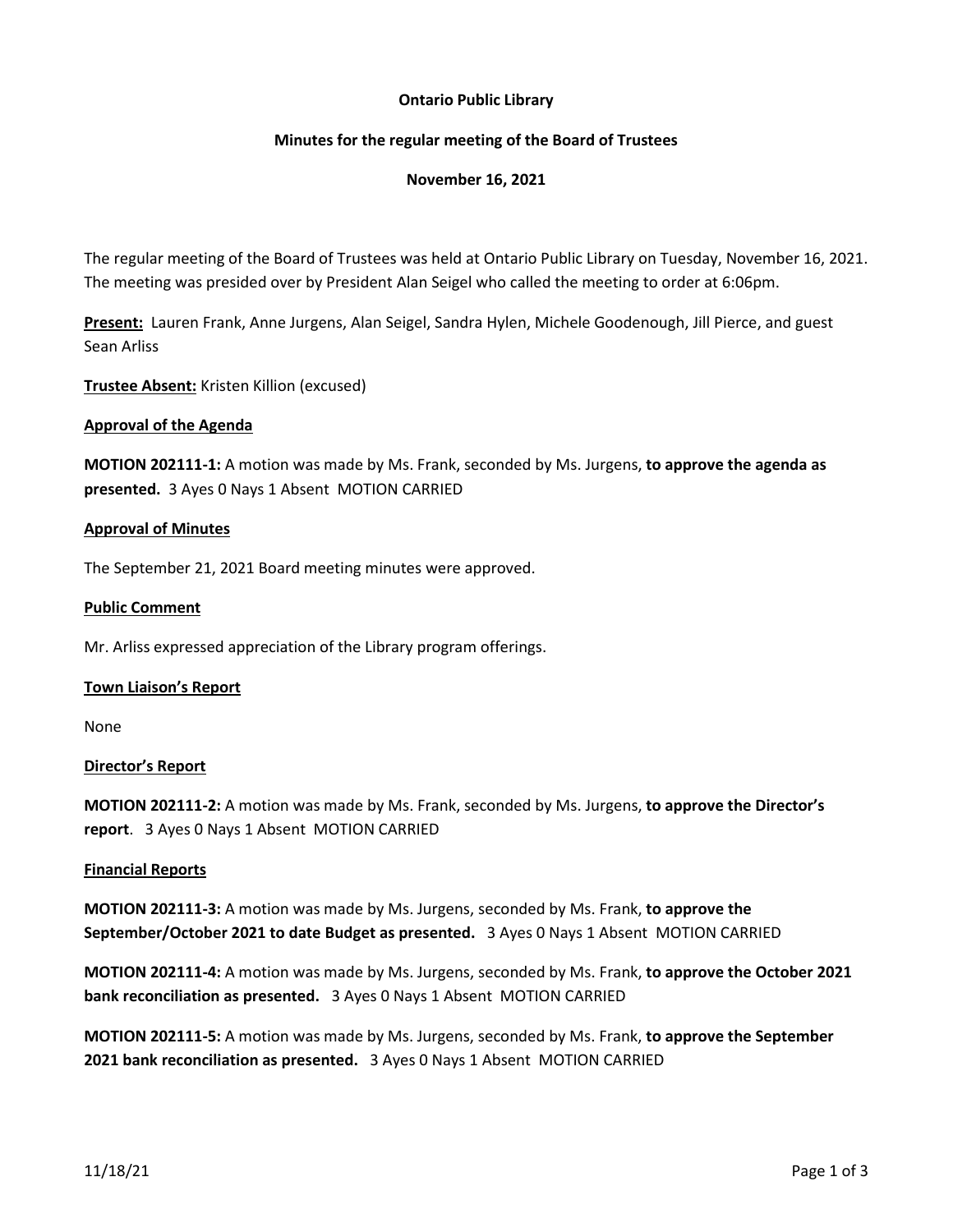# **Financial Reports (continued)**

**MOTION 202111-6:** A motion was made by Ms. Jurgens, seconded by Ms. Frank, **to approve the following warrants:**

- $\bullet$  2021-09-2 \$2,456.52
- 2021-10 \$9,560.04
- $2021 10 2$  \$1,004.54
- $\bullet$  2021-11 \$10,044.59

3 Ayes 0 Nays 1 Absent MOTION CARRIED

### **Unfinished Business**

2022 Library Budget - Town funding with regard to the 2022 Library Budget was approved as submitted.

**MOTION 202111-7:** A motion was made by Mr. Seigel, seconded by Ms. Jurgens, **to grant collective authority on behalf of the Trustees of Ontario Public Library (herein called OPL) to Trustee Lauren Frank with regard to all matters concerning the continuation of the earlier legally binding agreements made between the Town and its representatives and OPL and its representatives. This includes but is not limited to executing agreements on the matter of continued use of Town owned space and/or facilities by OPL.**  3 Ayes 0 Nays 1 Absent MOTION CARRIED

Trustee Vacancies – Ms. Hylen will contact a previous applicant in regards to completing A. Lay's Trustee term.

#### **New Business**

**MOTION 202111-8:** A motion was made by Ms. Jurgens, seconded by Ms. Frank, **to approve the 2022 operating calendar as amended. 3** Ayes 0 Nays 1 Absent MOTION CARRIED

**MOTION 202111-9:** A motion was made by Ms. Jurgens, seconded by Ms. Frank, **to approve the Policy 1010 Ethics ALA (Code of Ethics) as presented**. 3 Ayes 0 Nays 1 Absent MOTION CARRIED

**MOTION 202111-10:** A motion was made by Ms. Jurgens, seconded by Ms. Frank, **to approve the Policy 4002 Public Safety Policy as amended**. 3 Ayes 0 Nays 1 Absent MOTION CARRIED

**MOTION 202111-11:** A motion was made by Ms. Jurgens, seconded by Ms. Frank, **to approve the recommended wage/salary increases for 2022 as presented. 3** Ayes 0 Nays 1 Absent MOTION CARRIED

#### **Appointments/Resignations**

**MOTION 202011-12:** A motion was made by Ms. Frank, seconded by Ms. Jurgens, **to accept the 2022 Trustee Officers as follows:**

- President: Lauren Frank
- Vice President: Anne Jurgens
- Secretary: Alan Seigel

# 3 Ayes 0 Nays 1 Absent MOTION CARRIED